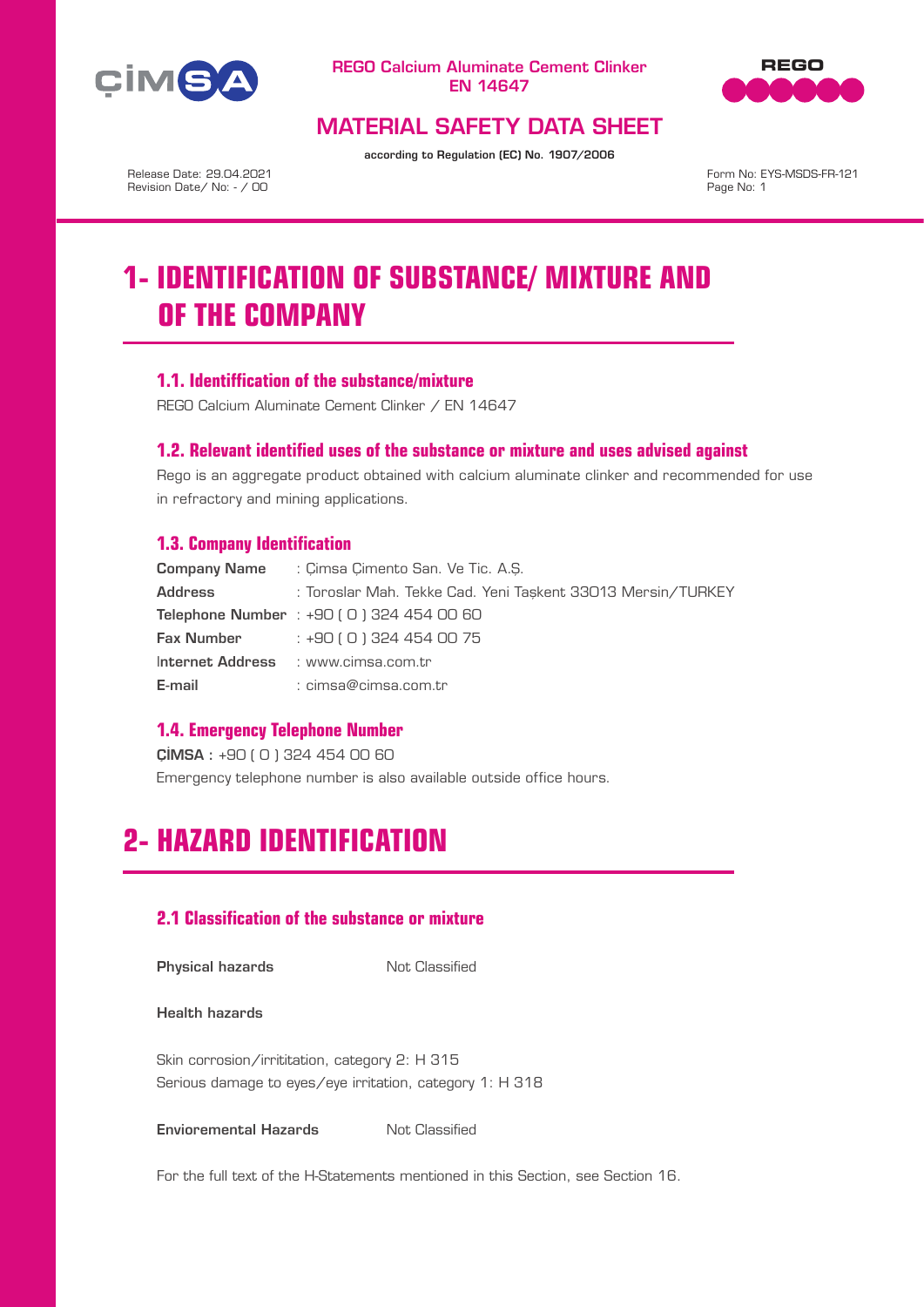



# MATERIAL SAFETY DATA SHEET

according to Regulation (EC) No. 1907/2006

Release Date: 29.04.2021 Revision Date/ No: - / 00

Form No: EYS-MSDS-FR-121 Page No: 2

## **2.2 Label Elements**

Pictogram



Signal Word: Danger

### Hazard Statements

H 315 (Causes skin irritation)

H 318 (Causes serious eye damage)

### Precautionary Statements

#### Prevention

P 264: Wash contact areas thoroughly after handling.

P 280: Wear protective gloves/protective clothing/eye protection/face protection.

#### Response

P302+P352: If on skin: Wash with plenty of water

P321: Specific treatment (see first aid measures)

P 332+P313: If skin irritation occurs: Get medical advice/attention.

P362+364: Take off contaminated clothing. And wash it before reuse.

P305+P351+P338: If in eyes: Rinse cautiously with water for several minutes. Remove contact lenses,

if present and easy to do. Continue rinsing.

P310: Call a POISON CENTER / doctor - If you feel unwell

#### **Storage**

There is no Precautionary Statement.

# **2.3 Others hazards**

Calcium Aluminate Cement Clinker does not contain any soluble chromium VI. The chromium content (VI) controlled in accordance with the standard EN 196-10 (below 2 ppm). Chrome reducing agents are not used.

Does not contain free crystalline silica.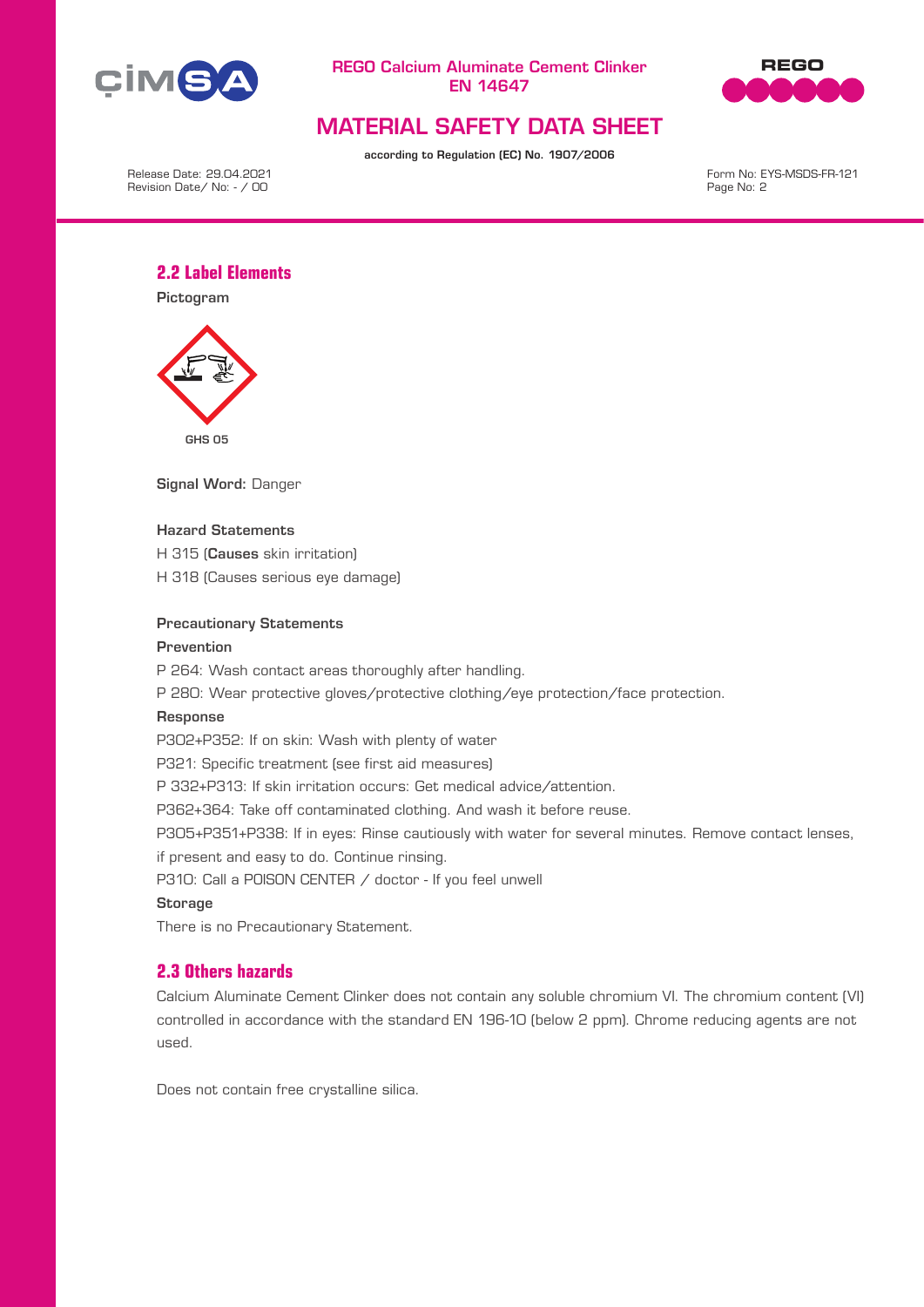



# MATERIAL SAFETY DATA SHEET

according to Regulation (EC) No. 1907/2006

Release Date: 29.04.2021 Revision Date/ No: - / 00

Form No: EYS-MSDS-FR-121 Page No: 3

# **3- COMPOSITION/INFORMATION ON INGREDIENTS**

## **3.1. Substances:** Alumina Cement Clinker according to the EN 14647

## **3.2. Mixtures:**

Substances which present a health or environmental hazard:

| Substance                      | CAS No     | EC No     | Concentration [%] | Hazard Class                                                | Hazard<br>statements |
|--------------------------------|------------|-----------|-------------------|-------------------------------------------------------------|----------------------|
| Calcium<br>Aluminate<br>Cement | 65997-16-2 | 266-045-5 | 100 <sub>1</sub>  | *Skin corr./irr. cat.2<br>*Serious damage eye<br>irr. cat 1 | H 315<br>H 318       |

# **4- FIRST AID MEASURES**

# **4.1 Description of first aid measures**

## General notes

No personal protective equipment is needed for first aid responders. First aid workers should avoid contact with wet cement or wet cement containing mixtures.

### After significant accidental inhalation

Move person to fresh air. Dust in throat and nasal passages should clear spontaneously. Contact a physician if irritation persists or later develops or if discomfort, coughing or other symptoms persist.

### After contact with eyes

Don't rub eye as additional cornea damage is possible as a result of mechanical stress. Remove any contact lenses and open the eyelid(s) widely to flush eye(s) immediately by thoroughly rinsing with plenty of clean water for at least 20 minutes to remove all particles. Contact a specialist of occupational medicine or an eye specialist.

### After skin contact

Rinse abundantly with water.

Remove contaminated clothing, footwear, watches, etc. and clean thoroughly before re-using them. Seek medical treatment in all cases of irritation or burns.

### After significant accidental ingestion

Do not induce vomitting. If person is conscious, wash out mouth with water and give plenty of water to drink. Get immediate medical attention or contact the anti poison center.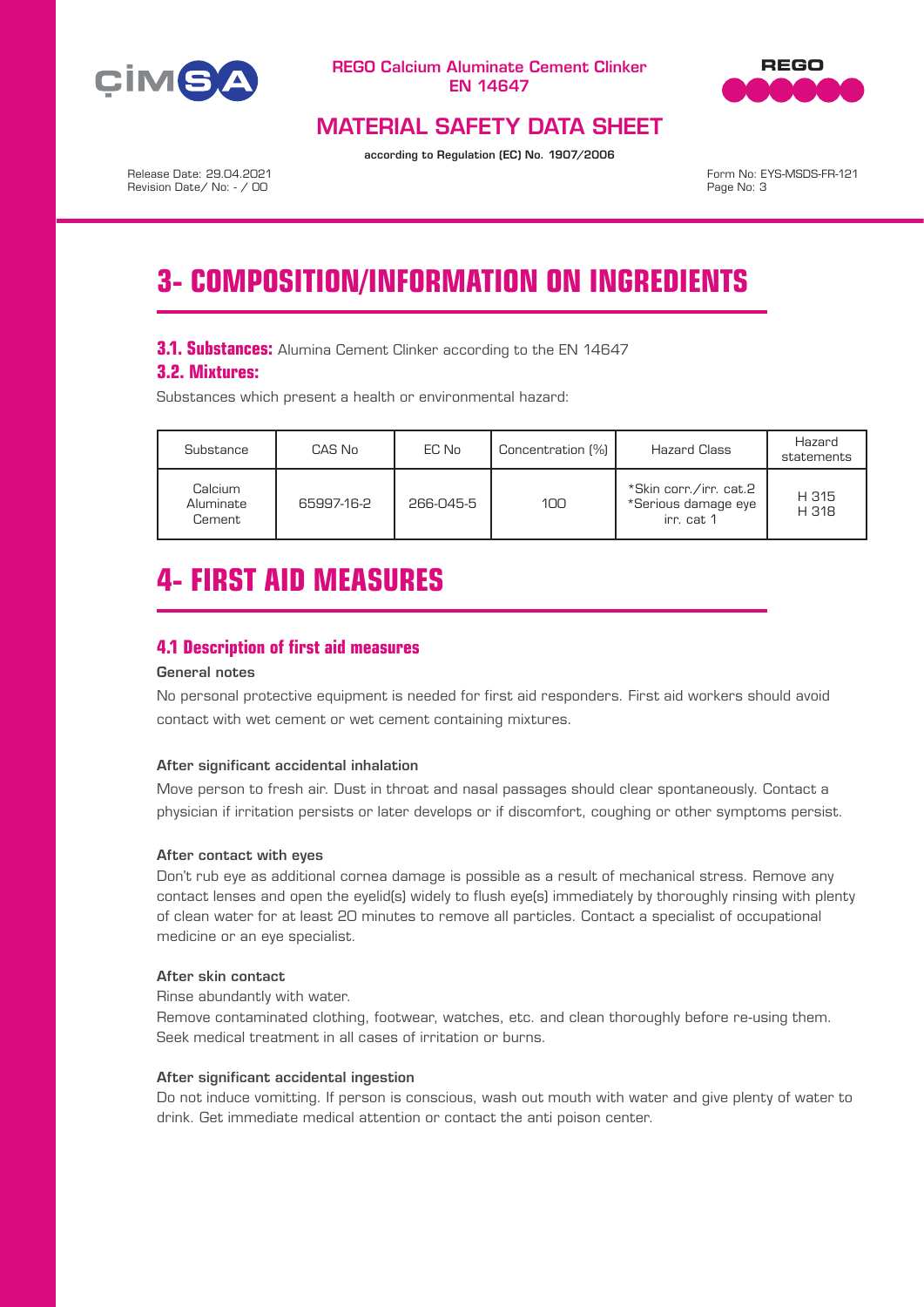



# MATERIAL SAFETY DATA SHEET

according to Regulation (EC) No. 1907/2006

Release Date: 29.04.2021 Revision Date/ No: - / 00

Form No: EYS-MSDS-FR-121 Page No: 4

## **4.2. Most important symptoms and effects, both acute and delayed**

Eyes : Eye contact with cement (dry or wet) may cause serious and potentially irreversible injuries.

Skin : Cement may have an irritating effect on moist skin (due to sweat or humidity) after prolonged contact or may cause contact dermatitis after repeated contact.

Prolonged skin contact with wet cement or wet concrete may cause serious burns because they develop without pain being felt (for example when kneeling in wet concrete even when wearing trousers). For more details see Reference (1).

Inhalation : Repeated inhalation of dust of cements over a long period of time increases the risk of developing lung diseases.

Environment : Under normal use, cement is not hazardous to the environment.

**4.3. Indication of any immediate medical attention and special treatment needed** When contacting a physician, take this SDS with you.

# **5- FIREFIGHTING MEASURES**

Calcium Aluminate cement is not a flammable and explosive mixture.

### **5.1 Extinguishing media**

All fire fighting methods are suitable.

### **5.2 Special hazards arising from the substance or mixture**

Cements are non-combustible and non-explosive and will not facilitate nor support combustion of other materials.

### **5.3 Advise for fire-fighters**

Cement poses no fire-related hazards. No need for specialist protective equipment for fire fighters. All equipment used for fire fighting is valid.

# **6- ACCIDENTAL RELEASE MEASURES**

### **6.1 Personal precautions, protective equipment and emergency procedures**

6.1.1 For non-emergency personnel

Wear protective equipment as described under heading 8 and follow the advice for safe handling and use given under heading 7.

#### 6.1.2 For emergency responders

Emergency procedures are not required. However, respiratory protection is needed in situations with high dust levels.

### **6.2 Environment precautions**

Do not wash cement down sewage and drainage systems or into bodies of water (e.g. streams).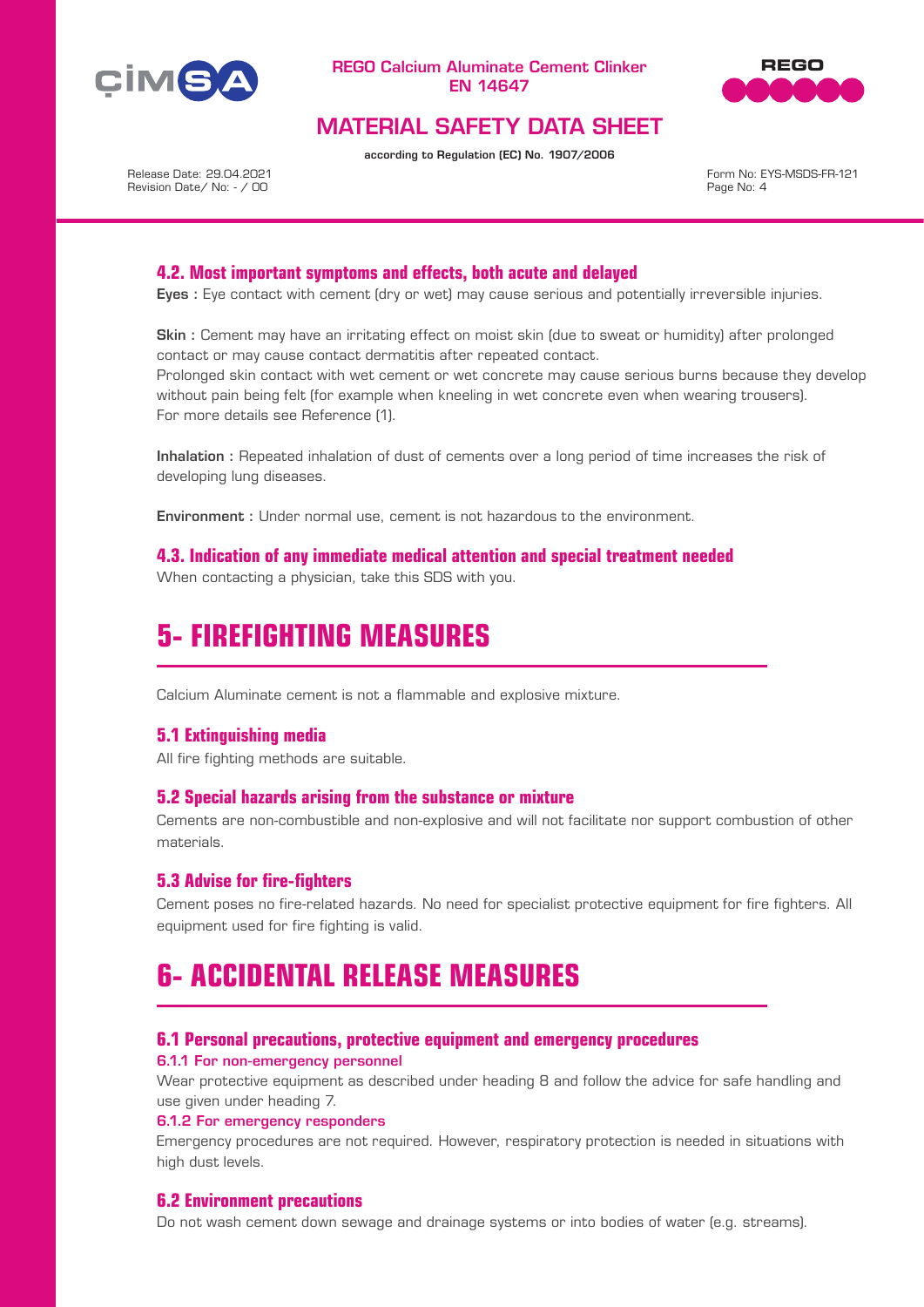



# MATERIAL SAFETY DATA SHEET

according to Regulation (EC) No. 1907/2006

Release Date: 29.04.2021 Revision Date/ No: - / 00

Form No: EYS-MSDS-FR-121 Page No: 5

# **6.3 Methods and material for containment and cleaning up**

Recover the spillage in a dry state if possible.

Dry cement:

Use dry cleanup methods that do not cause airborne dispersion, e.g. :

- Vacuum cleaner (Industrial portable units, equipped with high efficiency particulate filters (HEPA fitler) or equivalent technique).
- Wipe-up the dust by mopping, wet brushing or by using water sprays or hoses (fine mist to avoid that the dust becomes airborn) and remove slurry.

If not possible, remove by slurrying with water (see wet cement).

When wet cleaning or vacuum cleaning is not possible and only dry cleaning with brushes can be done, ensure that the workers wear the appropriate personal protective equipment and prevent dust from spreading.

Avoid inhalation of cement and contact with skin. Place spilled materials into a container. Solidify before disposal as described under heading 13.

Wet cement:

Clean up wet cement and place in a container. Allow material to dry and solidify before disposal as described in heading 13.

# **6.4. Reference to other sections**

See sections 8 and 13 for more details.

# **7- HANDLING AND STORAGE**

Do not handle or store near food and beverages or smoking materials.

# **7.1 Precautions for safe handling**

Follow the recommendations as given under heading 8. Avoid dust development:

To clean up dry cement clinker See heading 6.3. Carrying cement clinker bags may cause sprains and strains to the back, arms, shoulders and legs. Handle with care and use appropriate control measures.

### **7.2 Conditions for safe storage**

Bulk cement clinker should be stored in silos that are waterproof, dry (internal condensation minimised), clean and protected from contamination.

To prevent burial or suffocation, do not enter a confined space, such as a silo, bin, bulk truck, or other storage container or vessel that stores or contains cement clinker without taking the proper security measures. Cement clinker can build-up or adhere to the walls of a confined space. The cement clinker can release, collapse or fall unexpectedly.

Packed products should be stored in unopened bags clear of the ground in cool, dry conditions and protected from excessive draught in order to avoid degradation of quality. Bags should be stacked in a stable manner.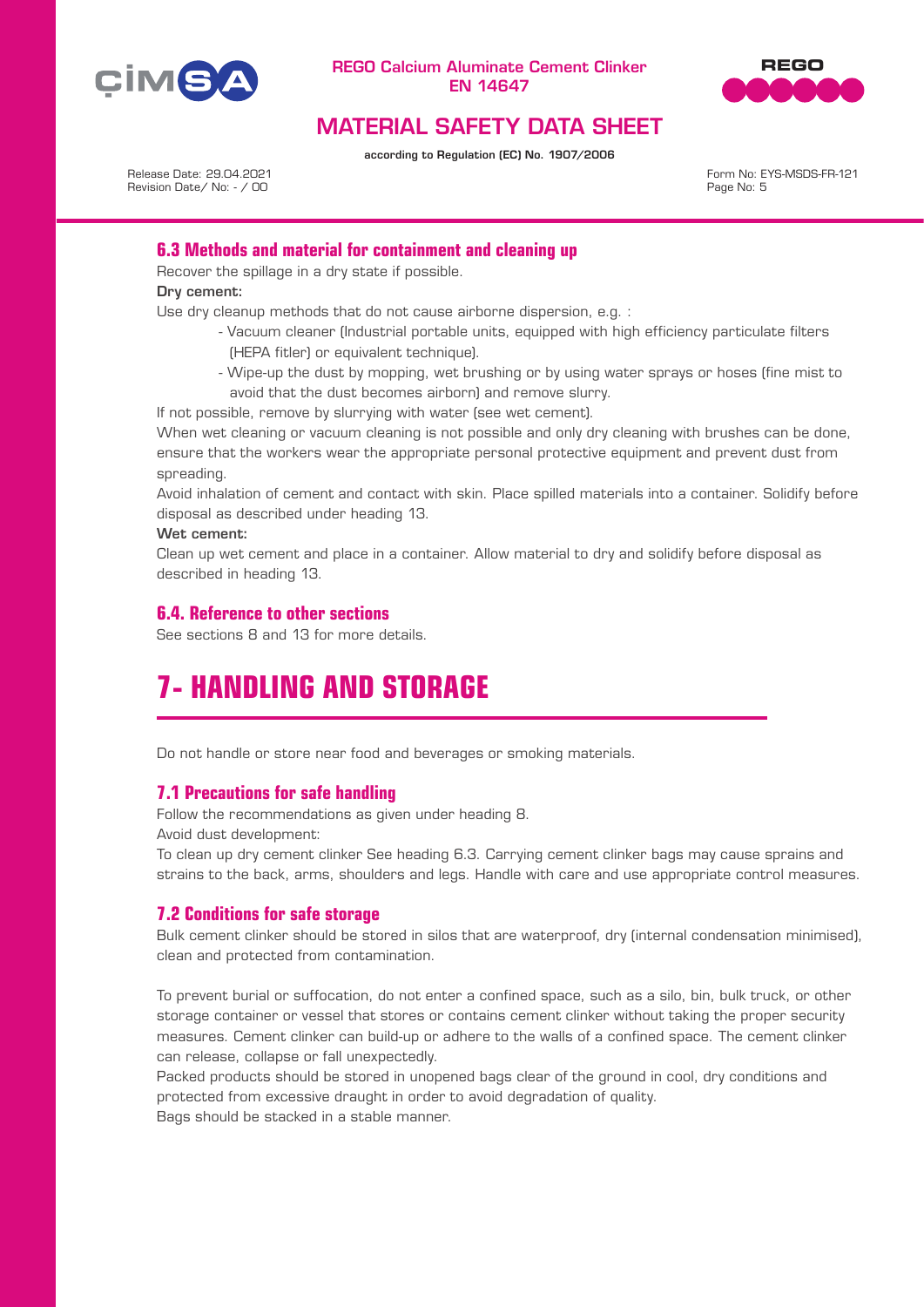



# MATERIAL SAFETY DATA SHEET

according to Regulation (EC) No. 1907/2006

Release Date: 29.04.2021 Revision Date/ No: - / 00

Form No: EYS-MSDS-FR-121 Page No: 6

# **7.3 Specific end use(s)**

Calcium Aluminate Cement Clinker does not contain any soluble chromium VI. Chrome reducing agents are not used.

# **8- EXPOSURE CONTROLS/PERSONAL PROTECTION**

## **8.1 Control parameters**

Use local exhaust or general dilution ventilation or other suppression methods to maintain dust levels below exposure limits.

## **8.2 Exposure Controls**

### 8.2.1 Appropriate engineering controls

Measures to reduce generation of dust and to avoid dust propagating in the environment such as dedusting, exhaust ventilation and dry clean-up methods which do not cause airborne dispersion.

### 8.2.2 Occupational exposure controls

General: During work avoid kneeling in fresh mortar or concrete wherever possible. If kneeling is absolutely necessary then appropriate waterproof personal protective equipment must be worn. Do not eat, drink or smoke when working with cement clinker to avoid contact with skin or mouth. Immediately after working with cement clinker or cement- containing materials, workers should wash or shower or use skin moisturisers. Remove contaminated clothing, footwear, watches, etc. And clean thoroughly before re-using them.

Respiratory Protection: When a person is exposed to dust levels above exposure limits, use appropriater espiratory protection. It should be adapted to the dust level and conform to the relevant EN standart. Avoid creating airbone dust conditons. Local exhaust ventillation is preferred since it prevents release of contaminants in to the work area by controlling it at the source. If local or general ventillation is not adequate to control dust levels below exposure limits, use OES approved respirators.



Eye Protection: Wear approved glasses or safety goggles according to EN 166 when handling dry or wet cement clinker to prevent contact with eyes.



Skin Protection: Use impervious, abrasion and alkali resistant gloves ( made of low soluble Cr(VI) containing material) internally lined with cotton, boots, closed long- sleeved protective clothing as well as skin care products (including barrier creams) to protect the skin from prolonged contact with wet cement clinker. Particular care should be taken to ensure that wet cement clinker does not enter the boots. In some circumstances, such as when laying concrete or screed, waterproof trousers or kneepads are necessary.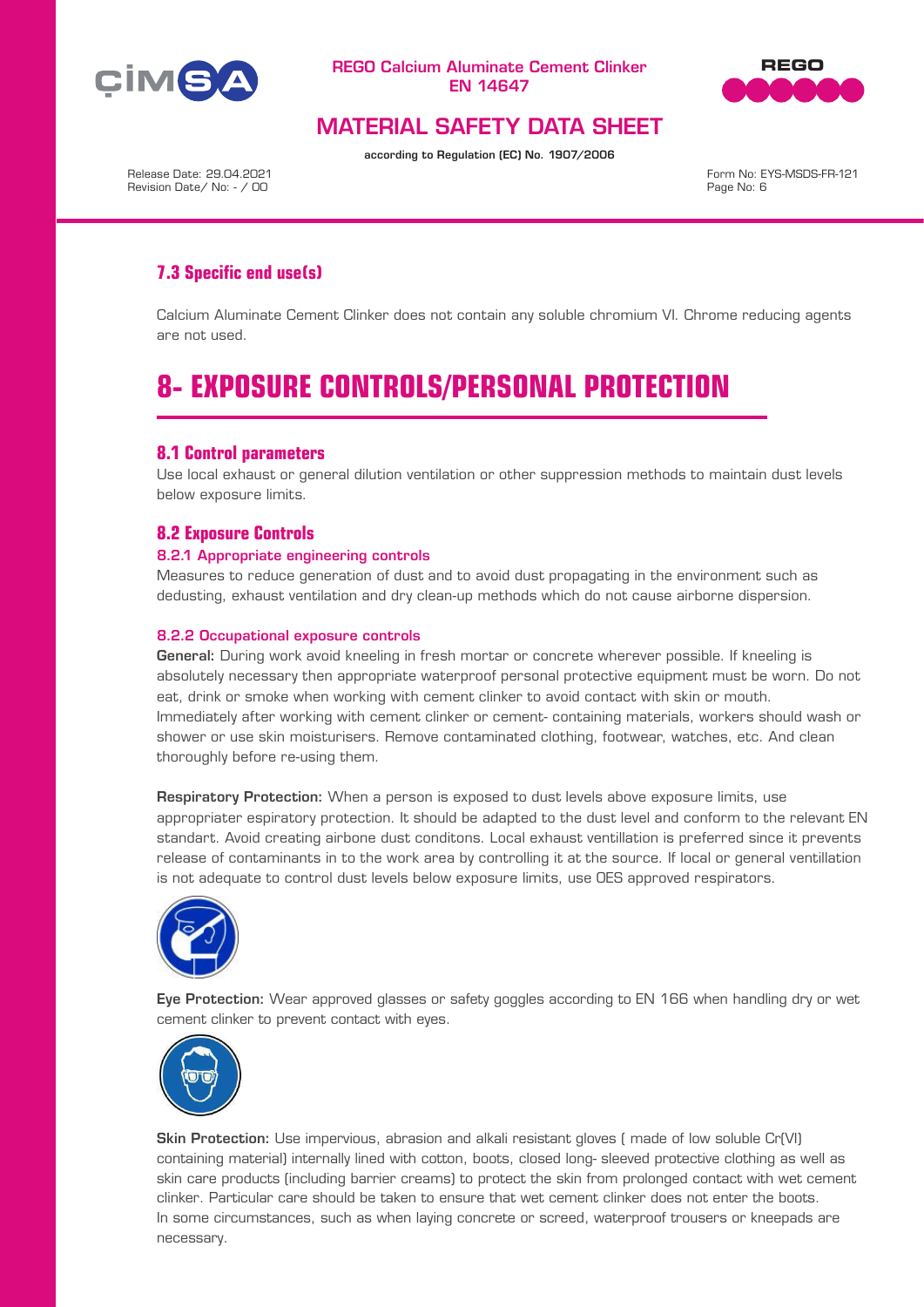



# MATERIAL SAFETY DATA SHEET

according to Regulation (EC) No. 1907/2006

Release Date: 29.04.2021 Revision Date/ No: - / 00

Form No: EYS-MSDS-FR-121 Page No: 7



Thermal hazards Not applicable.

### **8.2.3 Enviromental exposure controls**

Air : Environmental exposure control for the emission of cement particles into air has to be in accordance with the available technology and regulations for the emission of general dust particles.

Water : Do not wash cement into sewage systems or into bodies of water, to avoid high pH. Above pH 9 negative ecotoxicological impacts are possible.

Soil and terrestrial environment : No special emission control measures are necessary for the exposure to the terrestrial environment.

# **9- PHYSICAL AND CHEMICAL PROPERTIES**

### **9.1 Information on Basic Physical and Chemical Properties**

(a) Appearance: Calcium aluminate cement clinker is a solid brown granule with a maximum size of 4mm.

- (b) Odour: Odourless
- (c) Odour threshold: Odourless
- (d) pH:  $(T = 20 °C)$  in water, water-solid ratio 1:2):  $10 12$
- (e) Melting point: > 1100 °C
- (f) Initial boiling point and boiling range: Not applicable
- (g) Flash point: Not applicable as is not a liquid
- (h) Evaporation rate: Not applicable as is not a liquid
- (i) Flammability (solid, gas): Not applicable
- (j) Upper/lower flammability or explosive limits: Not applicable as is not a flammable gas
- (k) Vapour pressure: Not applicable.
- (l) Vapour density: Not applicable.
- (m) Relative density:  $3,20-3,30$ ; Apparent density:  $1,55$  -1,75 g/cm<sup>3</sup>
- (n) Solubility(ies) in water  $(T = 20 °C)$ : slight  $(0.1-1.5 g/l)$
- (o) Partition coefficient: n-octanol/water: Not applicable as is inorganic mixture
- (p) Auto-ignition temperature: Not applicable
- (q) Decomposition temperature: Not applicable as no organic peroxide present
- (r) Viscosity: Not applicable as not a liquid

(s) Explosive properties: Not applicable. Not explosive or pyrotechnic. Not capable of a self-sustaining exothermic chemical reaction.

(t) Oxidising properties: Not applicable as does not cause or contribute to the combustion of other materials

## **9.2. Other information**

Not applicable.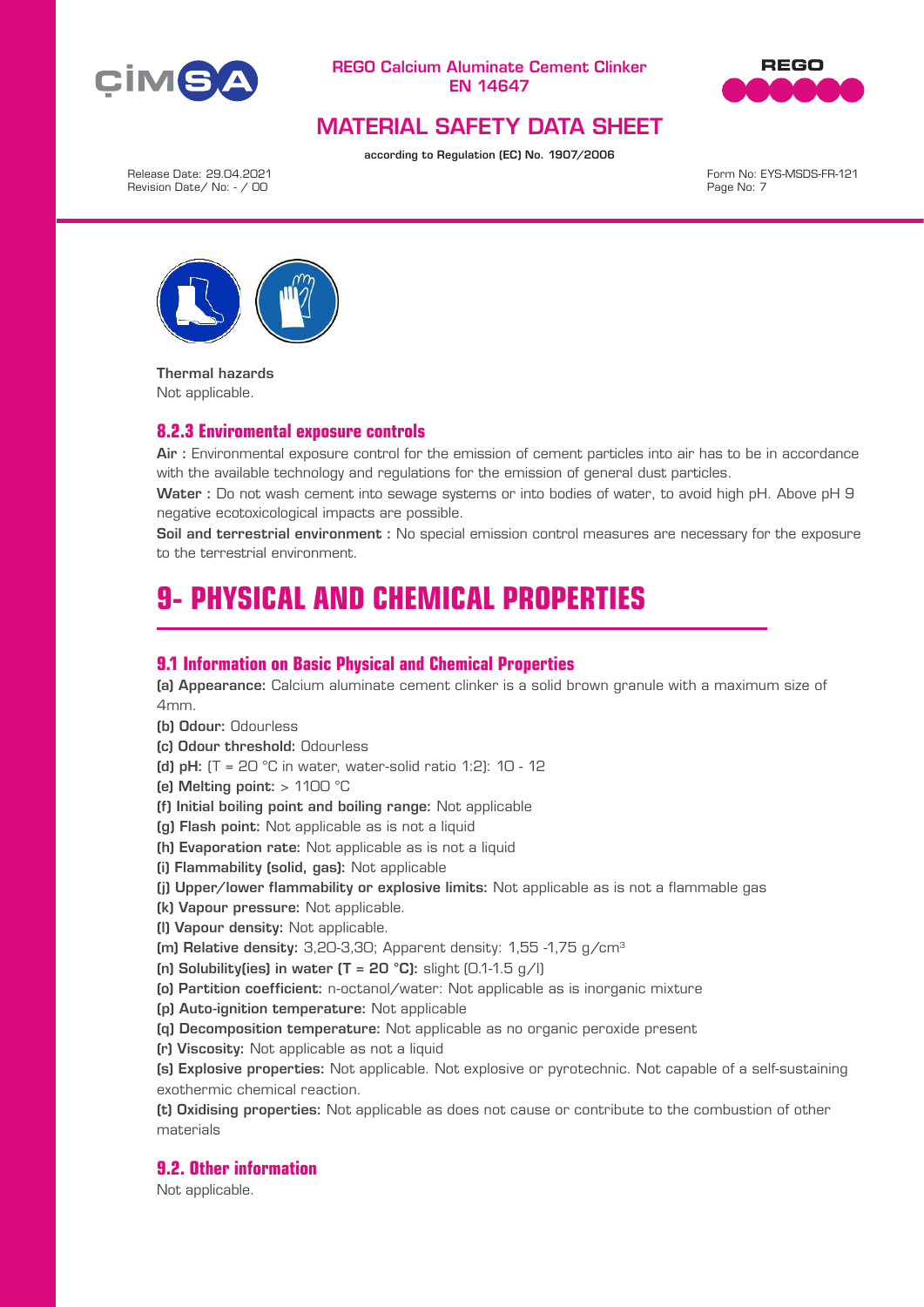



# MATERIAL SAFETY DATA SHEET

according to Regulation (EC) No. 1907/2006

Release Date: 29.04.2021 Revision Date/ No: - / 00

Form No: EYS-MSDS-FR-121 Page No: 8

# **10- STABILITY AND REACTIVITY**

# **10.1 Reactivity**

When mixed with water, cements will harden into a stable mass that is not reactive in normal environments.

# **10.2 Chemical stability**

Dry Calcium Aluminate Cements are stable as long as they are stored properly (see Heading 7). When mixed with water, cements will harden into form a stable calcium aluminate hydrates. This reaction is exothermal and may last up to 24 hours.

# **10.3 Possibility of hazardous reactions**

Cements dont cause hazardous reactions.

# **10.4 Conditions to avoid**

Humidity during storage may cause lump formation and loss of producty quality.

## **10.5 Incompatible materials**

Uncontrolled use of aluminium powder in wet cement should be avoided as hydrogen is produced.

### **10.6 Hazardous decomposition products**

Cements will not decompose into other hazardous products and do not polymerise.

# **11- TOXICOLOGICAL INFORMATION**

# **11.1 Information on toxicological effects**

a) Acute Toxicity: Not applicable.

b) Skin corrosion / irritation: Dry cement in contact with wet skin or exposure to moist or wet cement may cause thickening, cracking or fissuring of the skin. Prolonged contact in combination with abrasion can cause severe burns.

c) Eye Damage/ irritation: Direct contact with cement may cause corneal damage by mechanical stress, immediate or delayed irritation or inflammation. Direct contact by larger amounts of dry cement or splashes of wet cement may cause effects ranging from moderate eye irritation (e.g. conjunctivitis or blepharitis) to chemical burns and blindness.

d) Respiratory / skin sensitisation: Cement may irritate the throat and respiratory tract. Coughing, sneezing, and shortness of breath may ocur following exposures in excess of occupational exposure limits.

Chronic exposure to respirable dust in excess of occupational exposure limits may cause coughing, shortness of breath and may cause chronic obstructive lung disease (COPD).

Some individuals may exhibit eczema upon exposure to wet cement, caused either by the high pH which induces irritant contact dermatitis, or by an immunological reaction to soluble Cr (VI) which elicits allergic contact dermatitis [Reference (4)]. The response may appear in a variety of forms ranging from a mild rash to severe dermatitis and is a combination of those two mechanisms. An exact diagnosis is often difficult to assess.

Swallowing large quantities may cause irritation to the gastrointestinal tract.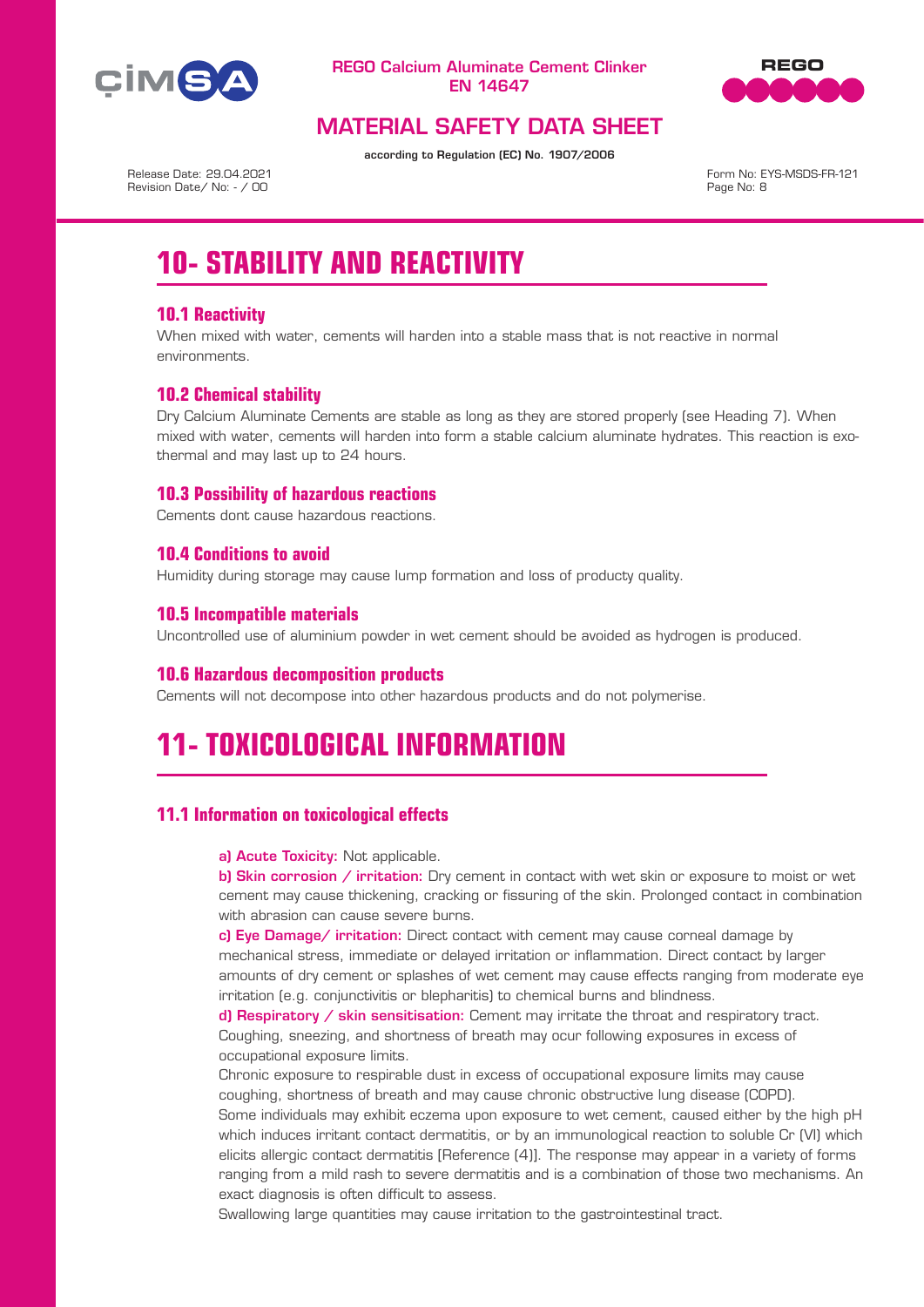



# MATERIAL SAFETY DATA SHEET

according to Regulation (EC) No. 1907/2006

Release Date: 29.04.2021 Revision Date/ No: - / 00

Form No: EYS-MSDS-FR-121 Page No: 9

- e) Mutagenicity: Not applicable.
- f) Carcinogenicity: Not applicable.
- g) Toxic for reproduction: Not applicable.
- h) Specific target organ toxicity (single exposure): Not applicable.
- i) Specific target organ toxicity (repeated exposure): Not applicable.
- il Aspiration hazard: Not applicable.

# **12- ECOLOGICAL INFORMATION**

### **12.1 Toxicity**

The product is not expected to be hazardous to the environment (LC50 aquatic toxicity not determined). The addition of large amounts of cement to water may, however, cause a rise in pH and may, therefore, be toxic to aquatic life under certain circumstances.

### **12.2 Persistence and degradability**

Not applicable.

**12.3 Bioaccumulative potential** Not applicable.

**12.4 Mobility in soil** Not applicable.

### **12.5 Results of PBT and vPvB assessment**

Not applicable.

### **12.6 Other adverse effects**

Not applicable.

# **13- DISPOSAL CONSIDERATIONS**

### **13.1 Waste treatment methods**

Do not dispose of into sewage systems or surface waters.

#### Product-Cement that has exceeded its shelf life

EWC entry: 10 13 99 (wastes not otherwise specified) Shall not be used/sold other than for use in controlled closed and totally automated processes or should be recycled or disposed of according to local legislation.

#### Product-unused residue or dry spillage

EWC entry: 10 13 06 (Other particulates and dust)

Pick up dry. Mark the containers. Possibly reuse depending upon shelf life considerations and the requirement to avoid dust exposure. In case of disposal, harden with water and dispose according to "Product-after addition of water, hardened".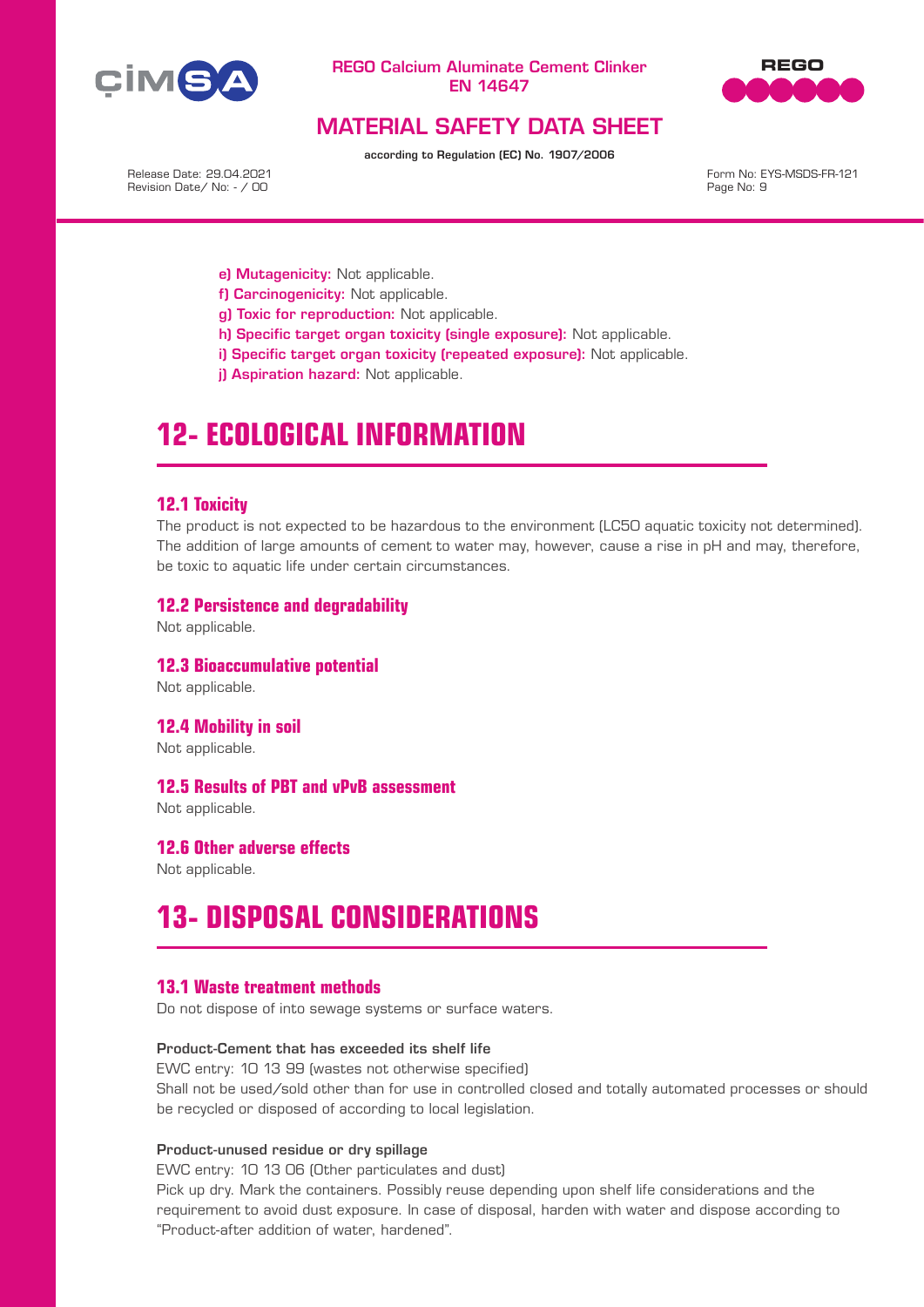



# MATERIAL SAFETY DATA SHEET

according to Regulation (EC) No. 1907/2006

Release Date: 29.04.2021 Revision Date/ No: - / 00

Form No: EYS-MSDS-FR-121 Page No: 10

### Product-slurries

Allow to harden, avoid entry in sewage and drainage systems or into bodies of water (e.g. streams) and dispose of as indicated in "Product-after addition of water, hardened".

#### Product-after addition of water, hardened

Dispose of according to the local legislation. Avoid entry into the sewage water system. Dispose of the hardened product as concrete waste. Due to the inertisation, concrete waste is not a dangerous waste. EWC entries: 10 13 14 (waste from manufacturing of cement- waste concrete or concrete sludge) or 17 01 01 (construction and demolition wastes-concrete).

### Packaging

Completely empty the packaging and process it according to local legislation. EWC entries: 15 01 01(waste paper and cardboard packaging).

# **14- TRANSPORT INFORMATION**

Cement clinker is not covered by the international regulation on the transport of dangerous goods (IMDG, IATA, ADR/RID), therefore no classification is required.

No special precautions are needed apart from those mentioned under Heading 8.

## **14.1. UN number**

Not relevant

### **14.2. UN proper shipping name**

Not relevant

### **14.3. Transport hazard class(es)**

Not relevant

### **14.4. Packing group**

Not relevant

# **14.5. Environmental hazards**

Not relevant

### **14.6. Special precautions for user**

Not relevant

# **14.7. Transport in bulk according to Annex II of MARPOL73/78 and the IBC Code**

Not relevant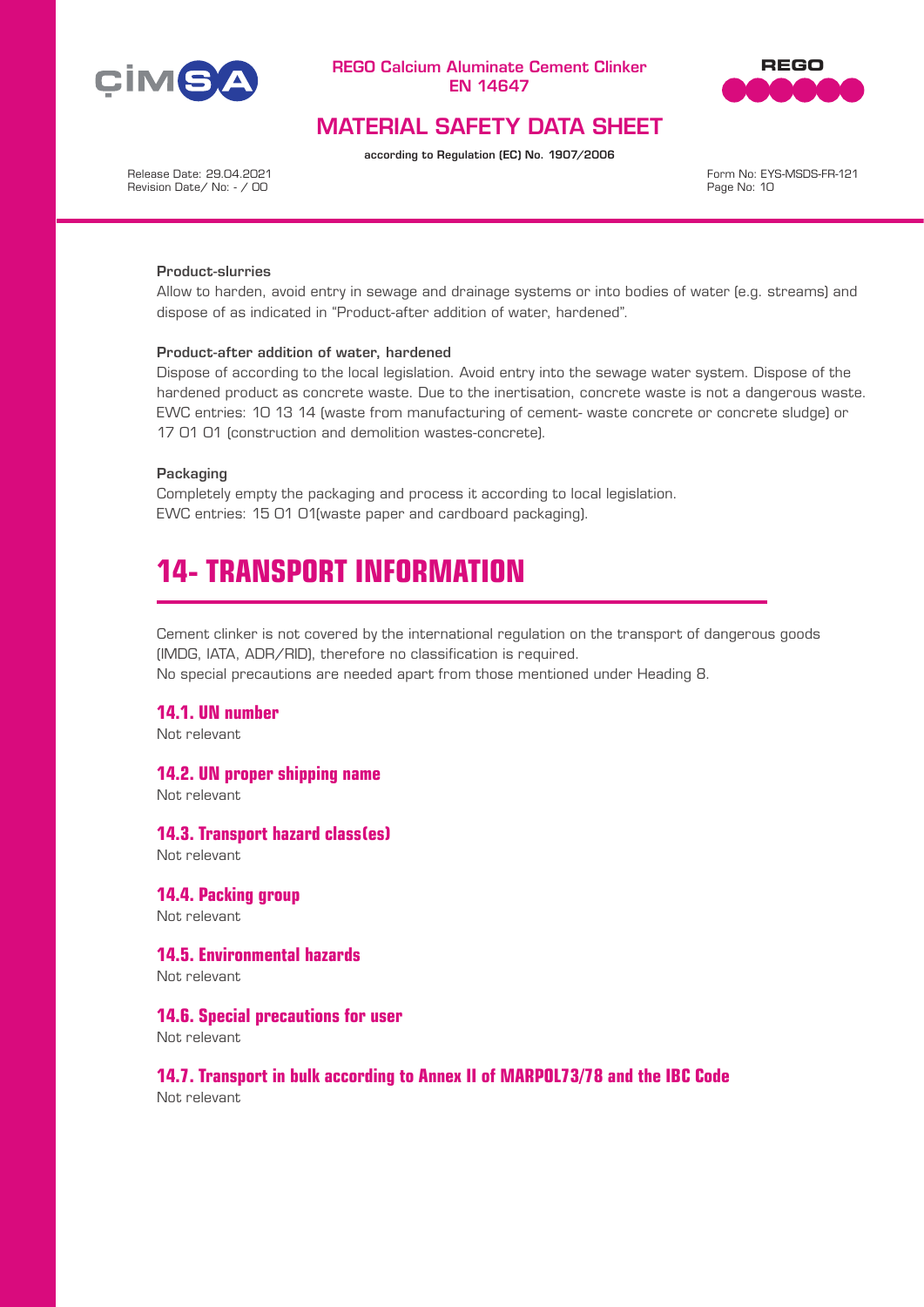



# MATERIAL SAFETY DATA SHEET

according to Regulation (EC) No. 1907/2006

Release Date: 29.04.2021 Revision Date/ No: - / 00

Form No: EYS-MSDS-FR-121 Page No: 11

# **15- REGULATORY INFORMATION**

# **15.1 Safety, health and environmental regulations/legislation specific for the substance or mixture**

Regulation (EC) No 1272/2008 of the European Parliament and of the Council of 16 December 2008 on classification, labelling and packaging of substances and mixtures (as amended). Regulation (EC) No 1907/2006 of the European Parliament and of the Council of 18 December 2006 concerning the Registration, Evaluation, Authorisation and Restriction of Chemicals (REACH) (as amended).

The marketing and use of cement is subject to a restriction on the content of soluble Cr (VI) : The restriction on marketing and use of cement is subject to the requirements of REACH Annex XVII point 47.

### REACH requirements:

Cement is a mixture according to REACH and is not subject to registration. Cement clinker is exempt from registration (Art 2.7 (b) and Annex V.10 of REACH). However, some substances in the mixture cement might require registration and an exposure scenarios. The necessary exposure scenarios will be added in the annex to this SDS as soon as these substances have been registered and the exposure scenarios have been received from the registrant.

# **15.2 Chemical Safety Assessment**

No chemical safety assessment has been carried out for this mixture by the supplier.

# **16- OTHER INFORMATION**

### Hazard Statements

H 315 (Causes skin irritation) H 318 (Causes serious eye damage)

### Precautionary Statements

#### Prevention

P 264: Wash contact areas thoroughly after handling.

P 280: Wear protective gloves/protective clothing/eye protection/face protection.

#### Response

P302+P352: If on skin: Wash with plenty of water P321: Specific treatment (see first aid measures) P 332+P313: If skin irritation occurs: Get medical advice/attention. P362+364: Take off contaminated clothing. And wash it before reuse. P305+P351+P338: If in eyes: Rinse cautiously with water for several minutes. Remove contact lenses, if present and easy to do. Continue rinsing. P310: Call a P0ISON CENTER / doctor - If you feel unwell Storage / Disposal

There is no Precautionary Statement